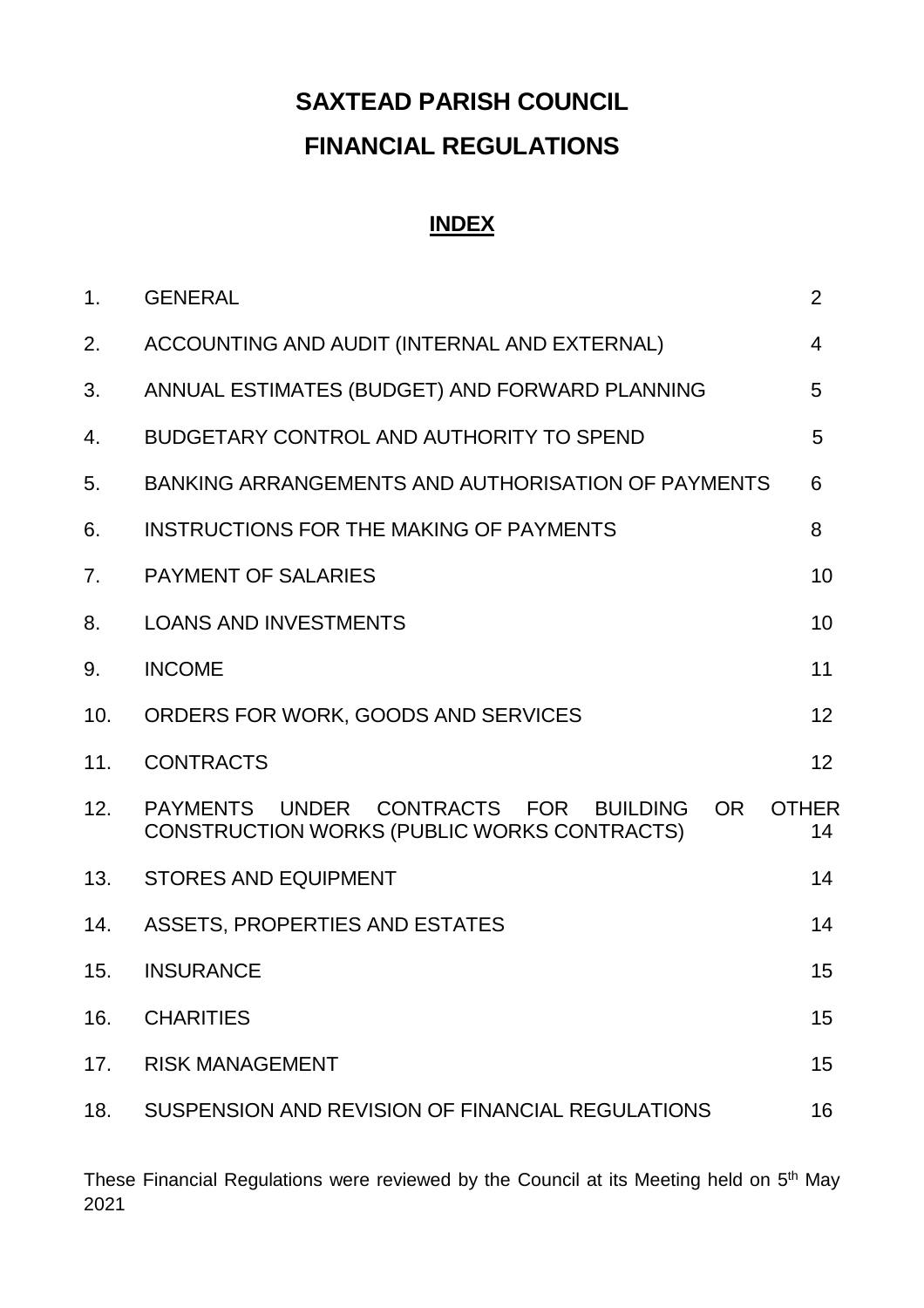# **Signed** *G. Cullingford* **Chairman**

- 18.1. These financial regulations govern the conduct of financial management by the council and may only be amended or varied by resolution of the council. Financial regulations are one of the council's three governing policy documents providing procedural guidance for members and officers. Financial regulations must be observed in conjunction with the council's standing orders<sup>1</sup> and any individual financial regulations relating to contracts.
- 18.2. The council is responsible in law for ensuring that its financial management is adequate and effective and that the council has a sound system of internal control which facilitates the effective exercise of the council's functions, including arrangements for the management of risk.
- 18.3. The council's accounting control systems must include measures:
	- for the timely production of accounts;
	- that provide for the safe and efficient safeguarding of public money;
	- to prevent and detect inaccuracy and fraud; and
	- identifying the duties of officers.
- 18.4. These financial regulations demonstrate how the council meets these responsibilities and requirements.
- 18.5. At least once a year, prior to approving the Annual Governance Statement, the council must review the effectiveness of its system of internal control which shall be in accordance with proper practices.
- 18.6. Deliberate or wilful breach of these Regulations by an employee may give rise to disciplinary proceedings.
- 18.7. Members of Council are expected to follow the instructions within these Regulations and not to entice employees to breach them. Failure to follow instructions within these Regulations brings the office of councillor into disrepute.
- 18.8. The Responsible Financial Officer (RFO) holds a statutory office to be appointed by the council. The Clerk has been appointed as RFO for this council and these regulations will apply accordingly.
- 18.9. The RFO;

 $\overline{a}$ 

- acts under the policy direction of the council;
- administers the council's financial affairs in accordance with all Acts, Regulations and proper practices;

<sup>1</sup> Model standing orders for councils are available in Local Councils Explained © 2013 National Association of Local Councils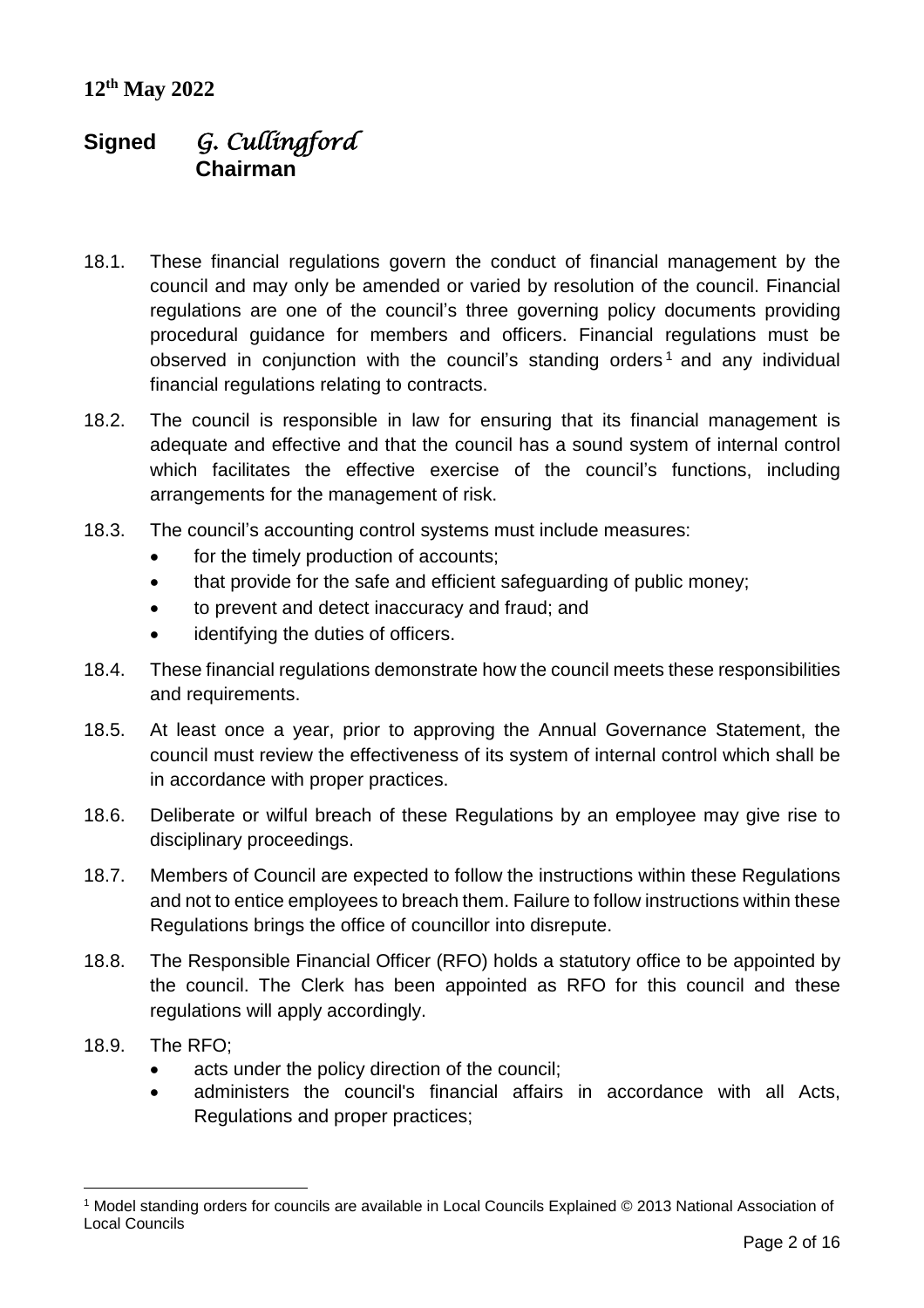- determines on behalf of the council its accounting records and accounting control systems;
- ensures the accounting control systems are observed;
- maintains the accounting records of the council up to date in accordance with proper practices;
- assists the council to secure economy, efficiency and effectiveness in the use of its resources; and
- produces financial management information as required by the council.
- 18.10. The accounting records determined by the RFO shall be sufficient to show and explain the council's transactions and to enable the RFO to ensure that any income and expenditure account and statement of balances, or record of receipts and payments and additional information, as the case may be, or management information prepared for the council from time to time comply with the Accounts and Audit Regulations.
- 18.11. The accounting records determined by the RFO shall in particular contain:
	- entries from day to day of all sums of money received and expended by the council and the matters to which the income and expenditure or receipts and payments account relate;
	- a record of the assets and liabilities of the council; and
	- wherever relevant, a record of the council's income and expenditure in relation to claims made, or to be made, for any contribution, grant or subsidy.
- 18.12. The accounting control systems determined by the RFO shall include:
	- procedures to ensure that the financial transactions of the council are recorded as soon as reasonably practicable and as accurately and reasonably as possible;
	- procedures to enable the prevention and detection of inaccuracies and fraud and the ability to reconstruct any lost records;
	- identification of the duties of officers dealing with financial transactions and division of responsibilities of those officers in relation to significant transactions;
	- procedures to ensure that un-collectable amounts, including any bad debts are not submitted to the council for approval to be written off except with the approval of the RFO and that the approvals are shown in the accounting records; and
	- measures to ensure that risk is properly managed.
- 18.13. The council is not empowered by these Regulations or otherwise to delegate certain specified decisions. In particular any decision regarding:
	- setting the final budget or the precept (council tax requirement);
	- approving accounting statements;
	- approving an annual governance statement;
	- borrowing;
	- writing off bad debts;
	- declaring eligibility for the General Power of Competence; and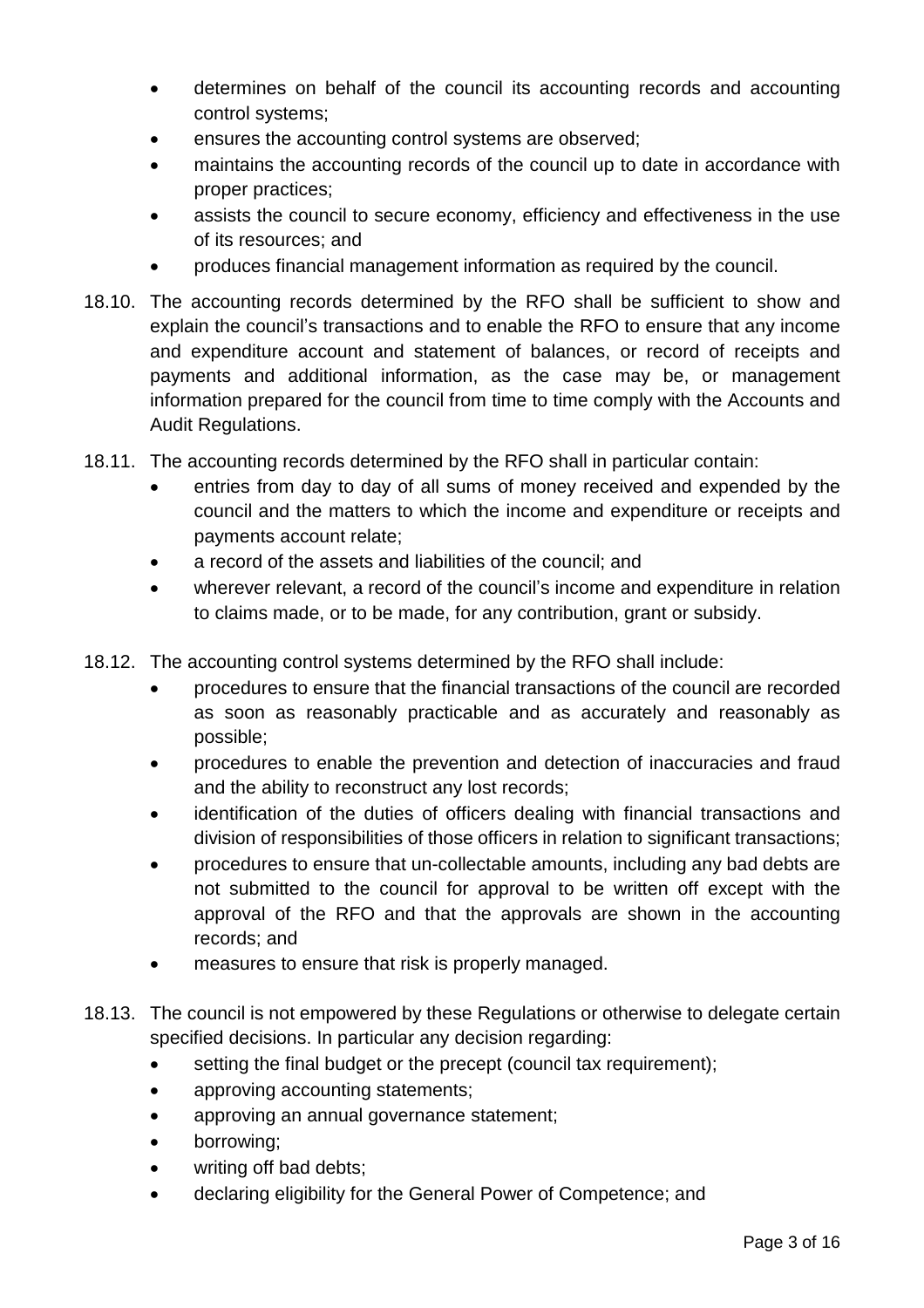addressing recommendations in any report from the internal or external auditors,

shall be a matter for the full council only.

- 18.14. In addition the council must:
	- determine and keep under regular review the bank mandate for all council bank accounts;
	- approve any grant or a single commitment in excess of £5,000; and
	- in respect of the annual salary for any employee have regard to recommendations about annual salaries of employees made by the relevant committee in accordance with its terms of reference.
- 18.15. In these financial regulations, references to the Accounts and Audit Regulations or 'the regulations' shall mean the regulations issued under the provisions of section 27 of the Audit Commission Act 1998, or any superseding legislation, and then in force unless otherwise specified.

In these financial regulations the term 'proper practice' or 'proper practices' shall refer to guidance issued in *Governance and Accountability for Local Councils - a Practitioners' Guide (England)* issued by the Joint Practitioners Advisory Group (JPAG), available from the websites of NALC and the Society for Local Council Clerks (SLCC).

# **2. ACCOUNTING AND AUDIT (INTERNAL AND EXTERNAL)**

- 2.1. All accounting procedures and financial records of the council shall be determined by the RFO in accordance with the Accounts and Audit Regulations, appropriate guidance and proper practices.
- 2.2. On a regular basis, at least once in each quarter, and at each financial year end, a member other than the Chairman or a cheque signatory, shall be appointed to verify bank reconciliations (for all accounts) produced by the RFO. The member shall sign the reconciliations and the original bank statements (or similar document) as evidence of verification. This activity shall on conclusion be reported, including any exceptions, to and noted by the council.
- 2.3. The RFO shall complete the annual statement of accounts, annual report, and any related documents of the council contained in the Annual Return (as specified in proper practices) as soon as practicable after the end of the financial year and having certified the accounts shall submit them and report thereon to the council within the timescales set by the Accounts and Audit Regulations.
- 2.4. The council shall ensure that there is an adequate and effective system of internal audit of its accounting records, and of its system of internal control in accordance with proper practices. Any officer or member of the council shall make available such documents and records as appear to the council to be necessary for the purpose of the audit and shall, as directed by the council, supply the RFO, internal auditor, or external auditor with such information and explanation as the council considers necessary for that purpose.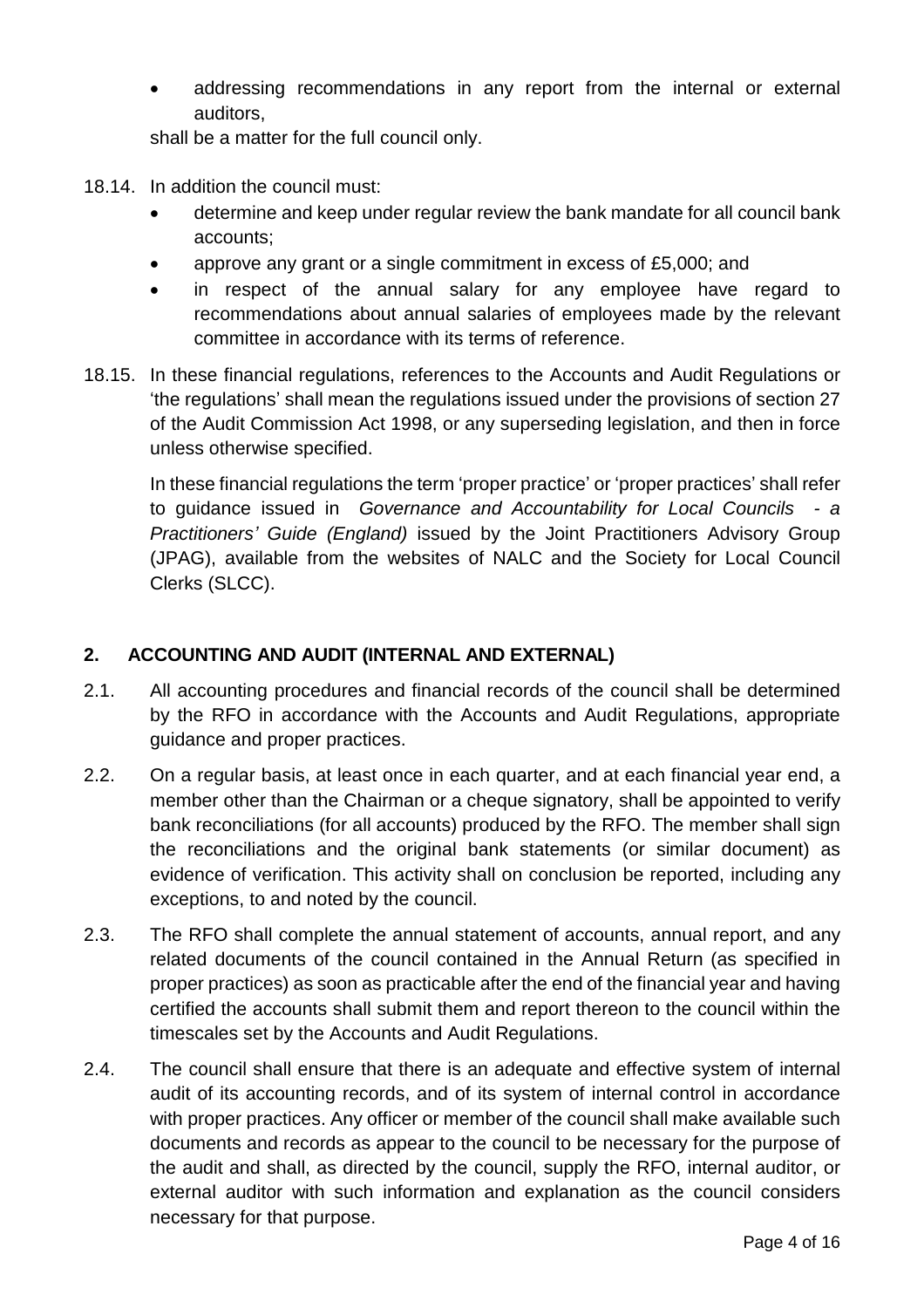- 2.5. The internal auditor shall be appointed by and shall carry out the work in relation to internal controls required by the council in accordance with proper practices.
- 2.6. The internal auditor shall:
	- be competent and independent of the financial operations of the council;
	- report to council in writing, or in person, on a regular basis with a minimum of one annual written report during each financial year;
	- to demonstrate competence, objectivity and independence, be free from any actual or perceived conflicts of interest, including those arising from family relationships; and
	- have no involvement in the financial decision making, management or control of the council.
- 2.7. Internal or external auditors may not under any circumstances:
	- perform any operational duties for the council;
	- initiate or approve accounting transactions; or
	- direct the activities of any council employee, except to the extent that such employees have been appropriately assigned to assist the internal auditor.
- 2.8. For the avoidance of doubt, in relation to internal audit the terms 'independent' and 'independence' shall have the same meaning as is described in proper practices.
- 2.9. The RFO shall make arrangements for the exercise of electors' rights in relation to the accounts including the opportunity to inspect the accounts, books, and vouchers and display or publish any notices and statements of account required by Audit Commission Act 1998, or any superseding legislation, and the Accounts and Audit Regulations.
- 2.10. The RFO shall, without undue delay, bring to the attention of all councillors any correspondence or report from internal or external auditors.

# **3. ANNUAL ESTIMATES (BUDGET) AND FORWARD PLANNING**

- 3.1. The RFO must each year, by no later than December, prepare detailed estimates of all receipts and payments including the use of reserves and all sources of funding for the following financial year in the form of a budget to be considered by the council.
- 3.2. The council shall consider annual budget proposals in relation to the council's three year forecast of revenue and capital receipts and payments including recommendations for the use of reserves and sources of funding and update the forecast accordingly.
- 3.3. The council shall fix the precept (council tax requirement), and relevant basic amount of council tax to be levied for the ensuing financial year not later than by the end of January each year. The RFO shall issue the precept to the billing authority and shall supply each member with a copy of the approved annual budget.
- 3.4. The approved annual budget shall form the basis of financial control for the ensuing year.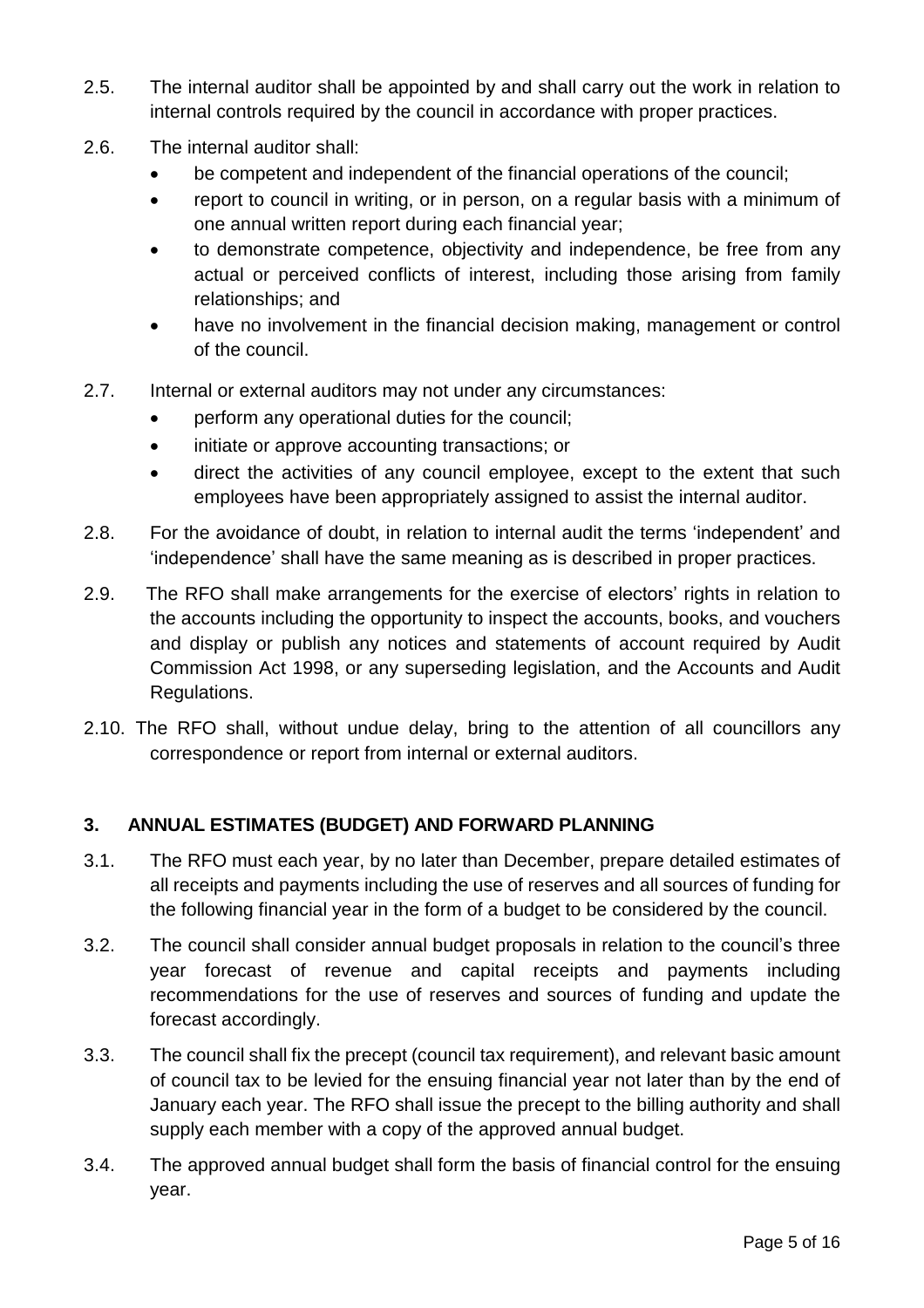#### **4. BUDGETARY CONTROL AND AUTHORITY TO SPEND**

- 4.1. Expenditure on revenue items may be authorised up to the amounts included for that class of expenditure in the approved budget. This authority is to be determined by:
	- the council for all items over £500; or
	- the Clerk, in conjunction with the Chairman of the Council, for any items below £500.

Such authority is to be evidenced by a minute or by an authorisation slip duly signed by the Clerk, and where necessary also by the Chairman.

Contracts may not be disaggregated to avoid controls imposed by these regulations.

- 4.2. No expenditure may be authorised that will exceed the amount provided in the revenue budget for that class of expenditure other than by resolution of the council, or duly delegated committee. During the budget year and with the approval of council having considered fully the implications for public services, unspent and available amounts may be moved to other budget headings or to an earmarked reserve as appropriate ('virement').
- 4.3. Unspent provisions in the revenue or capital budgets for completed projects shall not be carried forward to a subsequent year.
- 4.4. The salary budgets are to be reviewed at least annually in October for the following financial year and such review shall be evidenced by a hard copy schedule signed by the Clerk and the Chairman of Council. The RFO will inform the Council of any changes impacting on the budget requirement for the coming year in good time.
- 4.5. In cases of extreme risk to the delivery of council services, the clerk may authorise revenue expenditure on behalf of the council which in the clerk's judgement it is necessary to carry out. Such expenditure includes repair, replacement or other work, whether or not there is any budgetary provision for the expenditure, subject to a limit of £500. The Clerk shall report such action to the chairman as soon as possible and to the council as soon as practicable thereafter.
- 4.6. No expenditure shall be authorised in relation to any capital project and no contract entered into or tender accepted involving capital expenditure unless the council is satisfied that the necessary funds are available and the requisite borrowing approval has been obtained.
- 4.7. All capital works shall be administered in accordance with the council's standing orders and financial regulations relating to contracts.
- 4.8. The RFO shall regularly provide the council with a statement of receipts and payments to date under each head of the budgets, comparing actual expenditure to the appropriate date against that planned as shown in the budget. These statements are to be prepared at least at the end of each financial quarter and shall show explanations of material variances. For this purpose "material" shall be in excess of £100 or 15% of the budget.
- 4.9. Changes in earmarked reserves shall be approved by council as part of the budgetary control process.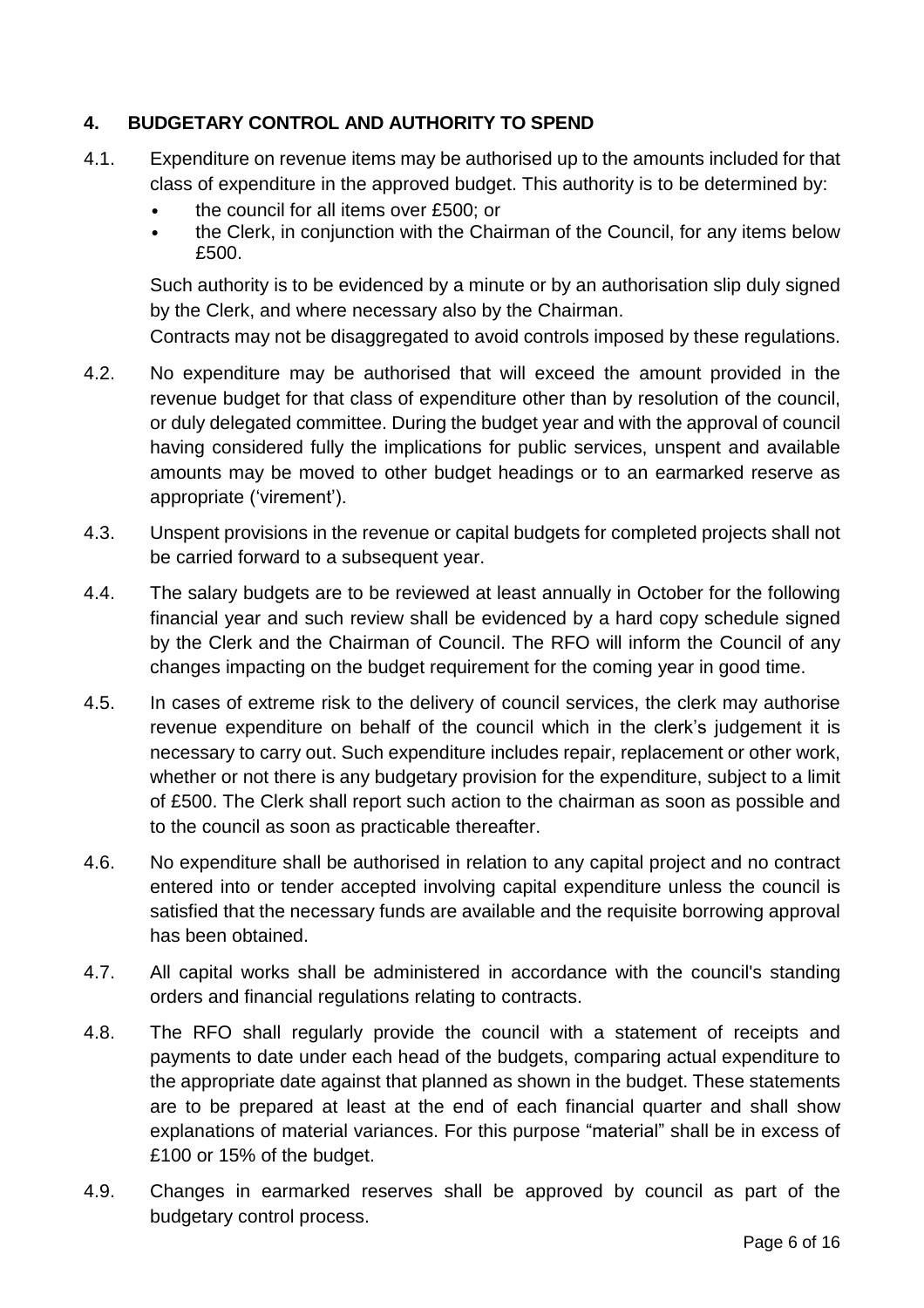#### **5. BANKING ARRANGEMENTS AND AUTHORISATION OF PAYMENTS**

- 5.1. The council's banking arrangements, including the bank mandate, shall be made by the RFO and approved by the council; banking arrangements may not be delegated to a committee. They shall be regularly reviewed for safety and efficiency.
- 5.2. The RFO shall prepare a schedule of payments requiring authorisation, forming part of the Agenda for the Meeting and, together with the relevant invoices, present the schedule to council. The council shall review the schedule for compliance and, having satisfied itself, shall authorise payment by a resolution of the council. The approved schedule shall be ruled off and initialled by the Chairman of the Meeting. A detailed list of all payments shall be disclosed within or as an attachment to the minutes of the meeting at which payment was authorised. Personal payments (including salaries, wages, expenses and any payment made in relation to the termination of a contract of employment) may be summarised to remove public access to any personal information.
- 5.3. All invoices for payment shall be examined, verified and certified by the RFO to confirm that the work, goods or services to which each invoice relates has been received, carried out, examined and represents expenditure previously approved by the council.
- 5.4. The RFO shall examine invoices for arithmetical accuracy and analyse them to the appropriate expenditure heading. The RFO shall take all steps to pay all invoices submitted, and which are in order, at the next available council meeting.
- 5.5. The RFO shall have delegated authority to authorise the payment of items only in the following circumstances:
	- a) If a payment is necessary to avoid a charge to interest under the Late Payment of Commercial Debts (Interest) Act 1998, and the due date for payment is before the next scheduled Meeting of council, where the RFO certifies that there is no dispute or other reason to delay payment, provided that a list of such payments shall be submitted to the next appropriate meeting of council;
	- b) An expenditure item authorised under 5.6 below (continuing contracts and obligations) provided that a list of such payments shall be submitted to the next appropriate meeting of council; or
	- c) fund transfers within the council's banking arrangements up to the sum of £1,000, provided that a list of such payments shall be submitted to the next appropriate meeting of council.
- 5.6. For each financial year the RFO shall draw up a list of due payments which arise on a regular basis as the result of a continuing contract, statutory duty, or obligation (such as but not exclusively) Salaries, PAYE and NI, Superannuation Fund and regular maintenance contracts and the like for which council, or a duly authorised committee, may authorise payment for the year provided that the requirements of regulation 4.1 (Budgetary Controls) are adhered to, provided also that a list of such payments shall be submitted to the next appropriate meeting of council.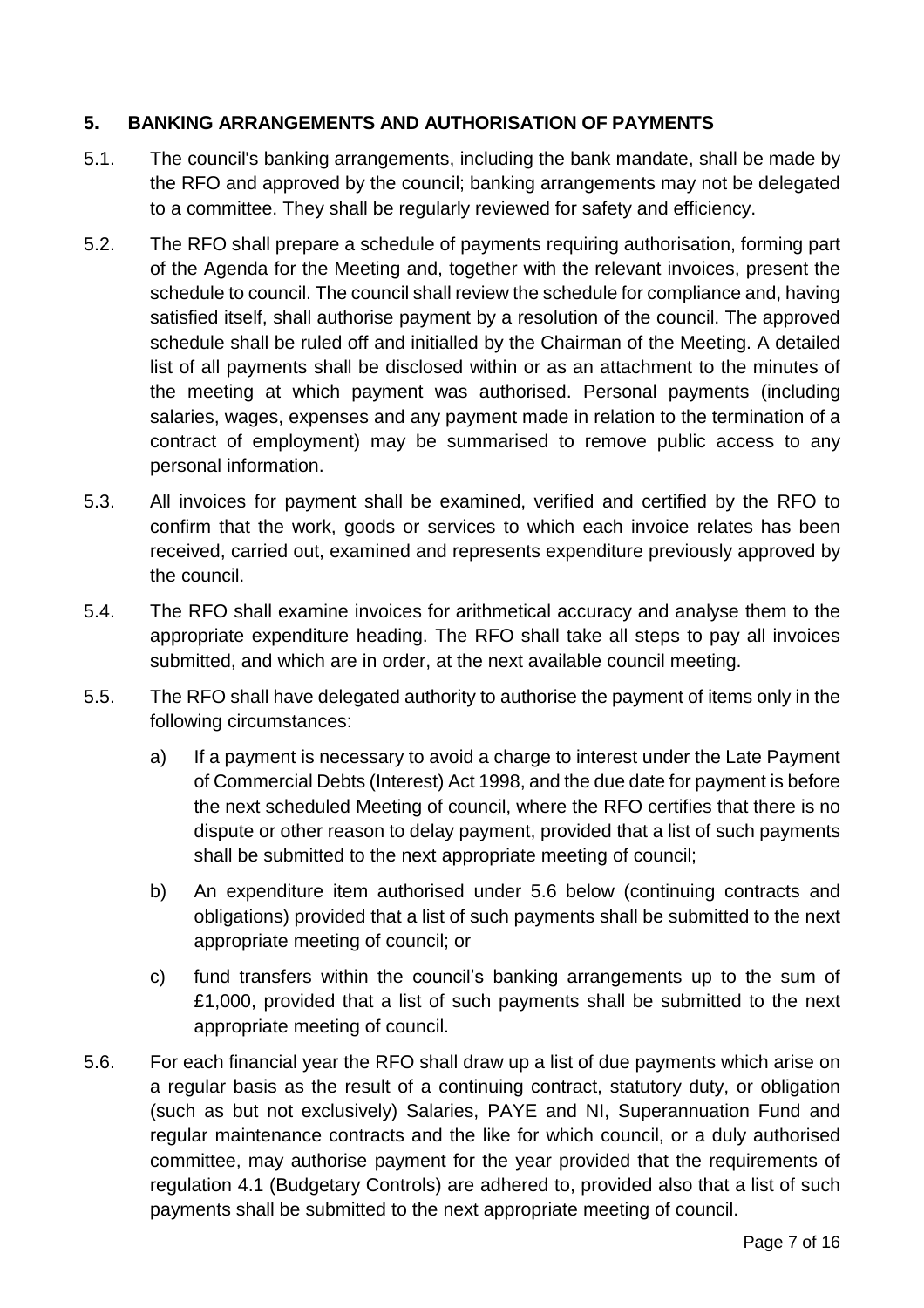- 5.7. A record of regular payments made under 5.6 above shall be drawn up and be signed by two members on each and every occasion when payment is authorised - thus controlling the risk of duplicated payments being authorised and / or made.
- 5.8. In respect of grants a duly authorised committee shall approve expenditure within any limits set by council and in accordance with any policy statement approved by council. Any Revenue or Capital Grant in excess of £5,000 shall before payment, be subject to ratification by resolution of the council.
- 5.9. Members are subject to the Code of Conduct that has been adopted by the council and shall comply with the Code and Standing Orders when a decision to authorise or instruct payment is made in respect of a matter in which they have a disclosable pecuniary or other interest, unless a dispensation has been granted.
- 5.10. The council will aim to rotate the duties of members in these Regulations so that onerous duties are shared out as evenly as possible over time.
- 5.11. Any changes in the recorded details of suppliers, such as bank account records, shall be approved in writing by a Member.

#### **6. INSTRUCTIONS FOR THE MAKING OF PAYMENTS**

- 6.1. The council will make safe and efficient arrangements for the making of its payments.
- 6.2. Following authorisation under Financial Regulation 5 above, the council, a duly delegated committee or, if so delegated, the RFO shall give instruction that a payment shall be made.
- 6.3. All payments shall be effected by cheque, online bank payment or other instructions to the council's bankers, or otherwise, in accordance with a resolution of council or duly delegated committee.
- 6.4. Cheques or orders for payment drawn on the bank account in accordance with the schedule as presented to council or committee shall be signed by two members of council and countersigned by the Clerk in accordance with a resolution instructing that payment. A member who is a bank signatory, having a connection by virtue of family or business relationships with the beneficiary of a payment, should not, under normal circumstances, be a signatory to the payment in question. Two mandates will need to authorise all online payments.
- 6.5. To indicate agreement of the details shown on the cheque or order for payment with the counterfoil and the invoice or similar documentation, the signatories shall each also initial the cheque counterfoil. Two mandates will need to authorise all online payments.
- 6.6. Cheques or orders for online payment shall not normally be presented for signature other than at a council or committee meeting (including immediately before or after such a meeting). Any signatures obtained away from such meetings shall be reported to the council at the next convenient meeting.
- 6.7. If thought appropriate by the council, payment for utility supplies (energy, telephone and water) and any National Non-Domestic Rates may be made by variable direct debit provided that the instructions are signed by two members and any payments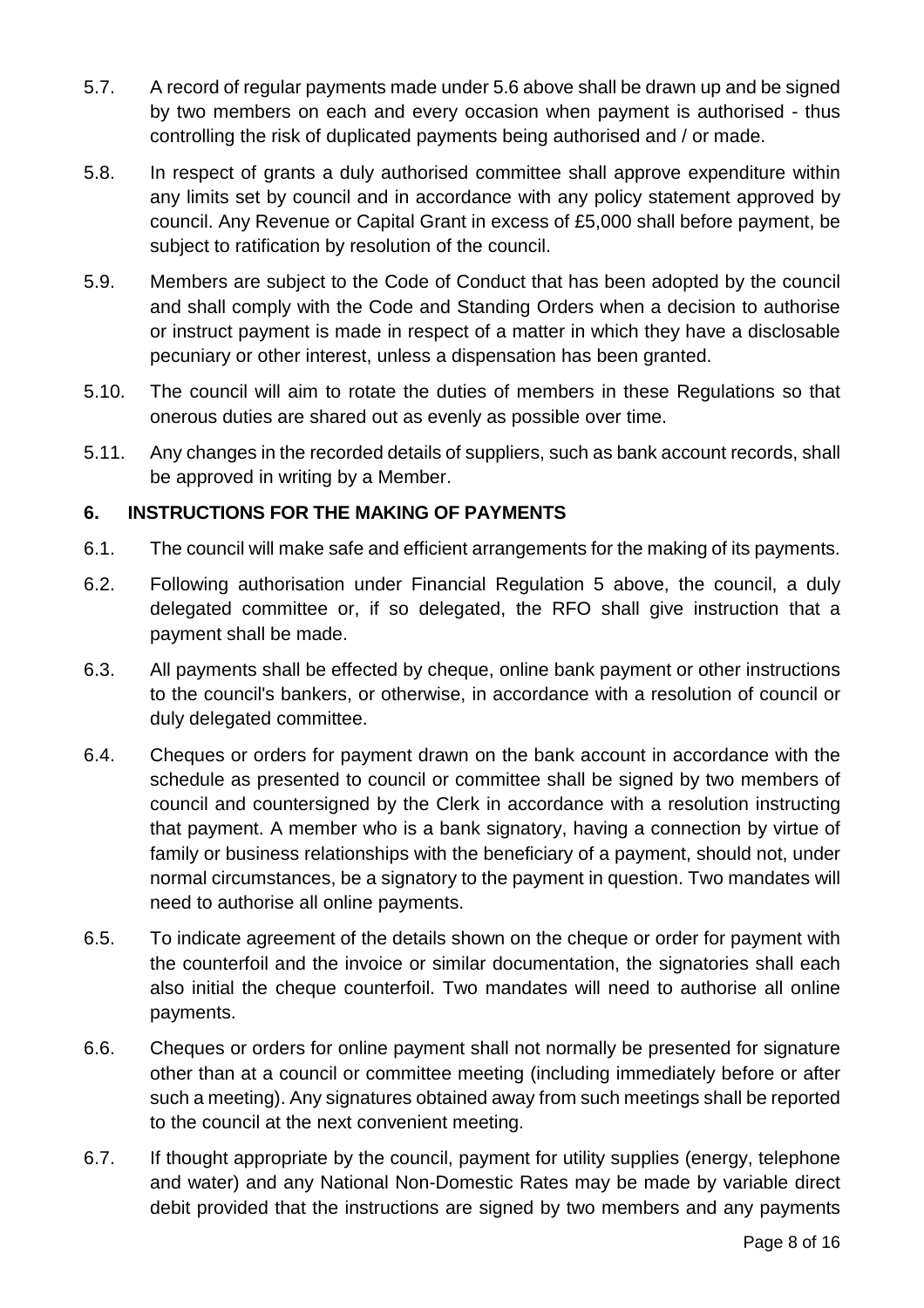are reported to council as made. The approval of the use of a variable direct debit shall be renewed by resolution of the council at least every two years.

- 6.8. If thought appropriate by the council, payment for certain items (principally salaries) may be made by banker's standing order provided that the instructions are signed, or otherwise evidenced by two members are retained and any payments are reported to council as made. The approval of the use of a banker's standing order shall be renewed by resolution of the council at least every two years.
- 6.9. If thought appropriate by the council, payment for certain items may be made by BACS or CHAPS methods provided that the instructions for each payment are signed, or otherwise evidenced, by two authorised bank signatories, are retained and any payments are reported to council as made. The approval of the use of BACS or CHAPS shall be renewed by resolution of the council at least every two years.
- 6.10. If thought appropriate by the council payment for certain items may be made by internet banking transfer provided evidence is retained showing which members approved the payment.
- 6.11. Where a computer requires use of a personal identification number (PIN) or other password(s), for access to the council's records on that computer, a note shall be made of the PIN and Passwords and shall be handed to and retained by the Chairman of Council in a sealed dated envelope. This envelope may not be opened other than in the presence of two other councillors. After the envelope has been opened, in any circumstances, the PIN and / or passwords shall be changed as soon as practicable. The fact that the sealed envelope has been opened, in whatever circumstances, shall be reported to all members immediately and formally to the next available meeting of the council. This will not be required for a member's personal computer used only for remote authorisation of bank payments.
- 6.12. No employee or councillor shall disclose any PIN or password, relevant to the working of the council or its bank accounts, to any person not authorised in writing by the council or a duly delegated committee.
- 6.13. Regular back-up copies of the records on any computer shall be made and shall be stored securely away from the computer in question, and preferably off site.
- 6.14. The council, and any members using computers for the council's financial business, shall ensure that anti-virus, anti-spyware and firewall software with automatic updates, together with a high level of security, is used.
- 6.15. Where internet banking arrangements are made with any bank, the RFO shall be appointed as the Service Administrator. The bank mandate approved by the council shall identify a number of councillors who will be authorised to approve transactions on those accounts. The bank mandate will state clearly the amounts of payments that can be instructed by the use of the Service Administrator alone, or by the Service Administrator with a stated number of approvals.
- 6.16. Access to any internet banking accounts will be directly to the access page (which may be saved under "favourites"), and not through a search engine or e-mail link. Remembered or saved passwords facilities must not be used on any computer used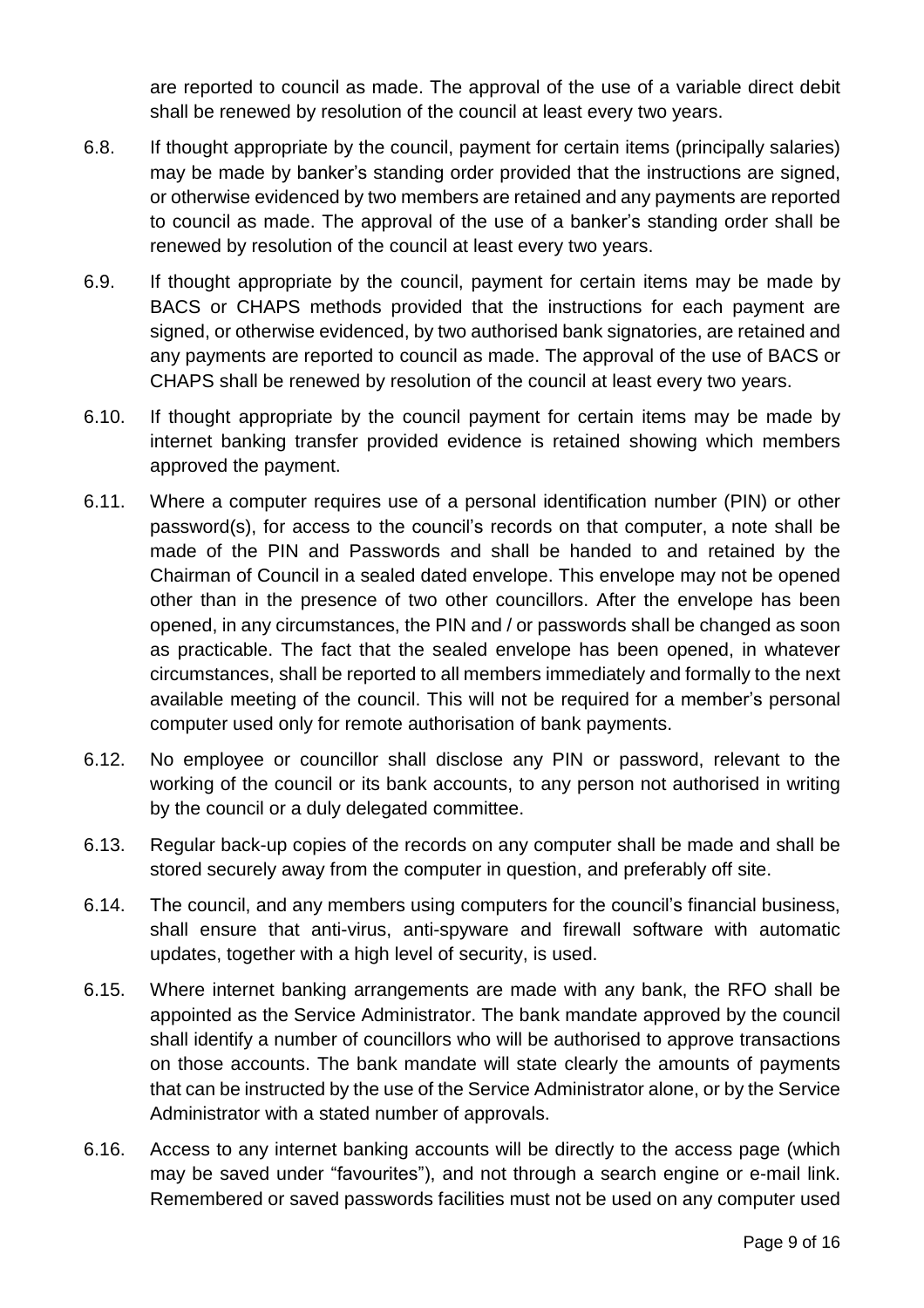for council banking work. Breach of this Regulation will be treated as a very serious matter under these regulations.

- 6.17. Changes to account details for suppliers, which are used for internet banking may only be changed on written hard copy notification by the supplier and supported by hard copy authority for change signed by the RFO and the council Chairman. A programme of regular checks of standing data with suppliers will be followed.
- 6.18. Any Debit Card issued for use will be specifically restricted to the RFO and will also be restricted to a single transaction maximum value of £500 unless authorised by council in writing before any order is placed.
- 6.19. A pre-paid debit card may be issued to employees with varying limits. These limits will be set by the council. Transactions and purchases made will be reported to the council and authority for topping-up shall be at the discretion of the council.
- 6.20. Any corporate credit card or trade card account opened by the council will be specifically restricted to use by the RFO and shall be subject to automatic payment in full at each month-end. Personal credit or debit cards of members or staff shall not be used under any circumstances.
- 6.21. The council will not maintain any form of cash float. All cash received must be banked intact. Any payments made in cash by the Clerk (RFO), (for example for postage or minor stationery items) shall be refunded on a regular basis, at least quarterly.

# **7. PAYMENT OF SALARIES**

- 7.1. As an employer, the council shall make arrangements to meet fully the statutory requirements placed on all employers by PAYE and National Insurance legislation. The payment of all salaries shall be made in accordance with payroll records and the rules of PAYE and National Insurance currently operating, and salary rates shall be as agreed by council, or duly delegated committee.
- 7.2. Payment of salaries and payment of deductions from salary such as may be required to be made for tax, national insurance and pension contributions, or similar statutory or discretionary deductions must be made in accordance with the payroll records and on the appropriate dates stipulated in employment contracts, provided that each payment is reported to the next available council meeting, as set out in these regulations above.
- 7.3. No changes shall be made to any employee's pay, emoluments, or terms and conditions of employment without the prior consent of the council.
- 7.4. Each and every payment to employees of net salary and to the appropriate creditor of the statutory and discretionary deductions shall be recorded in a separate confidential record (confidential cash book). This confidential record is not open to inspection or review (under the Freedom of Information Act 2000 or otherwise) other than:
	- a) by any councillor who can demonstrate a need to know;
	- b) by the internal auditor;
	- c) by the external auditor; or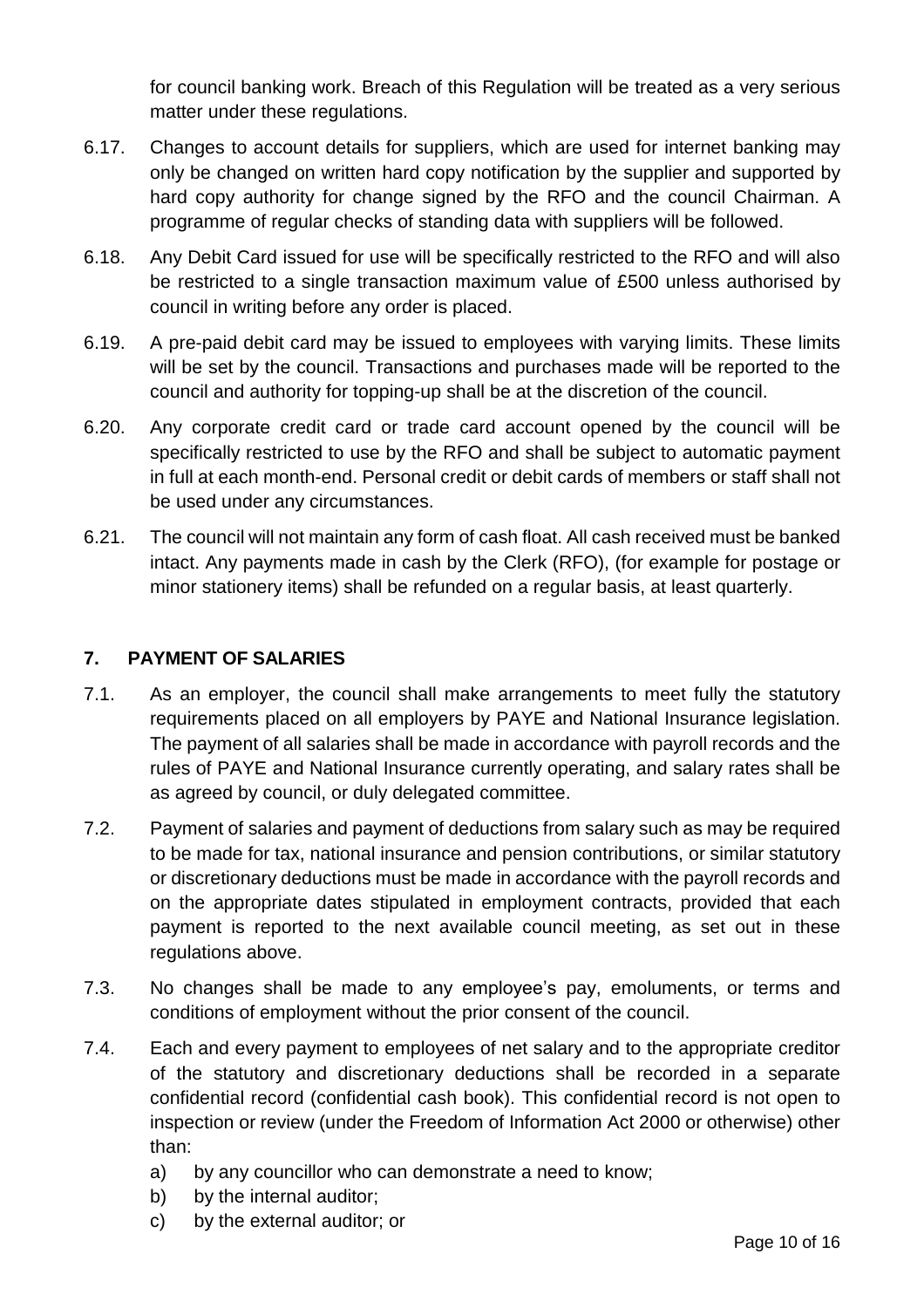- d) by any person authorised under Audit Commission Act 1998, or any superseding legislation.
- 7.5. The total of such payments in each calendar month shall be reported with all other payments as made as may be required under these Financial Regulations, to ensure that only payments due for the period have actually been paid.
- 7.6. An effective system of personal performance management should be maintained for the senior officers.
- 7.7. Any termination payments shall be supported by a clear business case and reported to the council. Termination payments shall only be authorised by council.
- 7.8. Before employing interim staff the council must consider a full business case.

# **8. LOANS AND INVESTMENTS**

- 8.1. All borrowings shall be effected in the name of the council, after obtaining any necessary borrowing approval. Any application for borrowing approval shall be approved by Council as to terms and purpose. The application for borrowing approval, and subsequent arrangements for the loan shall only be approved by full council.
- 8.2. Any financial arrangement which does not require formal borrowing approval from the Secretary of State / Welsh Assembly Government (such as Hire Purchase or Leasing of tangible assets) shall be subject to approval by the full council. In each case a report in writing shall be provided to council in respect of value for money for the proposed transaction.
- 8.3. The council will arrange with the council's banks and investment providers for the sending of a copy of each statement of account to the Chairman of the council at the same time as one is issued to the RFO.
- 8.4. All loans and investments shall be negotiated in the name of the council and shall be for a set period in accordance with council policy.
- 8.5. The council shall consider the need for an Investment Strategy and Policy which, if drawn up, shall be in accordance with relevant regulations, proper practices and guidance. Any Strategy and Policy shall be reviewed by the council at least annually.
- 8.6. All investments of money under the control of the council shall be in the name of the council.
- 8.7. All investment certificates and other documents relating thereto shall be retained in the custody of the RFO.
- 8.8. Payments in respect of short term or long term investments, including transfers between bank accounts held in the same bank, or branch, shall be made in accordance with Regulation 5 (Authorisation of payments) and Regulation 6 (Instructions for payments).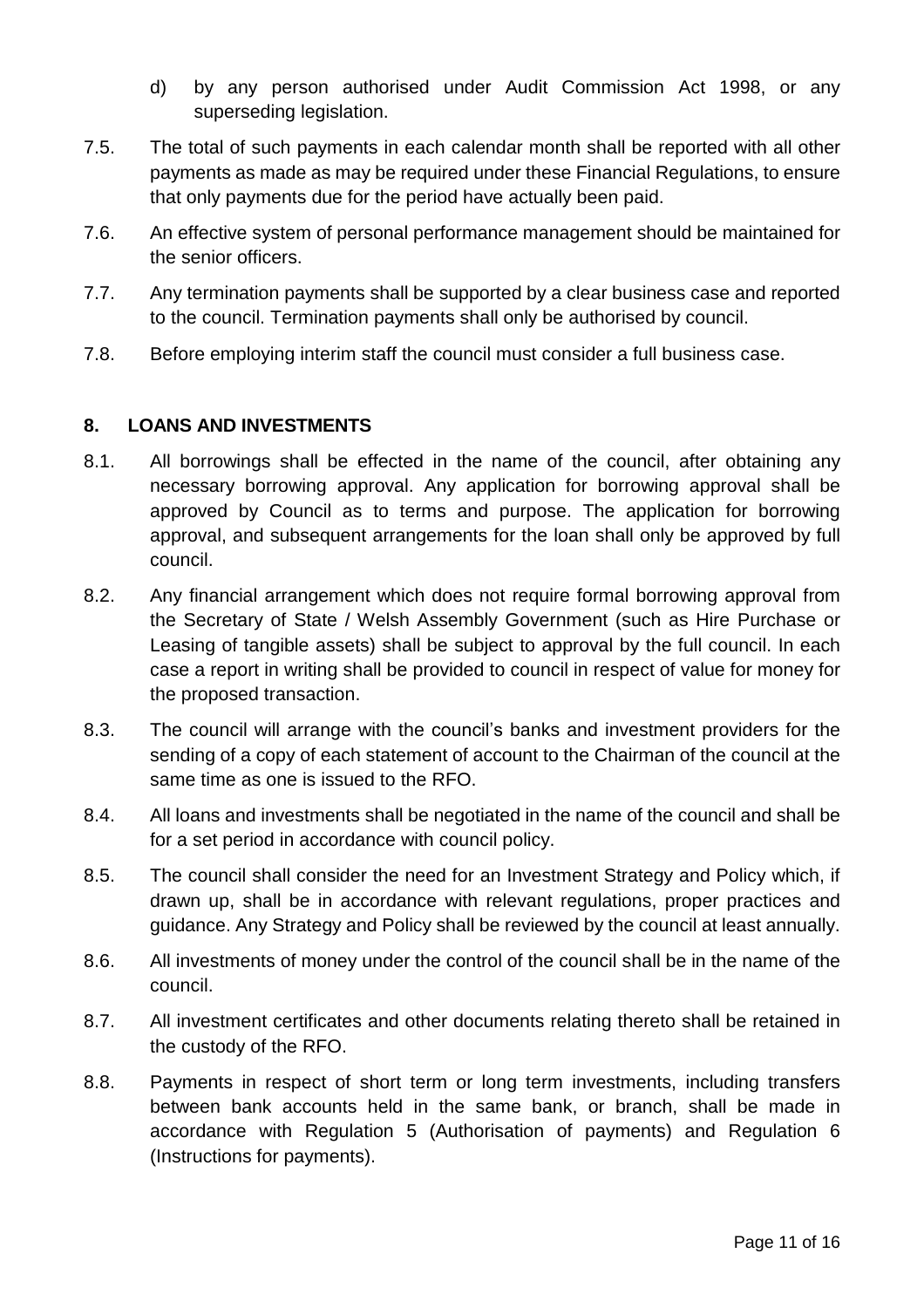#### **9. INCOME**

- 9.1. The collection of all sums due to the council shall be the responsibility of and under the supervision of the RFO.
- 9.2. Particulars of all charges to be made for work done, services rendered or goods supplied shall be agreed annually by the council, notified to the RFO and the RFO shall be responsible for the collection of all accounts due to the council.
- 9.3. The council will review all fees and charges at least annually, following a report of the Clerk.
- 9.4. Any sums found to be irrecoverable and any bad debts shall be reported to the council and shall be written off in the year.
- 9.5. All sums received on behalf of the council shall be banked intact as directed by the RFO. In all cases, all receipts shall be deposited with the council's bankers with such frequency as the RFO considers necessary.
- 9.6. The origin of each receipt shall be entered on the paying-in slip.
- 9.7. Personal cheques shall not be cashed out of money held on behalf of the council.
- 9.8. The RFO shall promptly complete any VAT Return that is required. Any repayment claim due in accordance with VAT Act 1994 section 33 shall be made at least annually coinciding with the financial year end.
- 9.9. Where any significant sums of cash are regularly received by the council, the RFO shall take such steps as are agreed by the council to ensure that more than one person is present when the cash is counted in the first instance, that there is a reconciliation to some form of control such as ticket issues, and that appropriate care is taken in the security and safety of individuals banking such cash.
- 9.10. Any income arising which is the property of a charitable trust shall be paid into a charitable bank account. Instructions for the payment of funds due from the charitable trust to the council (to meet expenditure already incurred by the authority) will be given by the Managing Trustees of the charity meeting separately from any council meeting (see also Regulation 16 below).

#### **10. ORDERS FOR WORK, GOODS AND SERVICES**

- 10.1. An official order or letter shall be issued for all work, goods and services unless a formal contract is to be prepared or an official order would be inappropriate. Copies of orders shall be retained.
- 10.2. Order books shall be controlled by the RFO.
- 10.3. All members and officers are responsible for obtaining value for money at all times. An officer issuing an official order shall ensure as far as reasonable and practicable that the best available terms are obtained in respect of each transaction, usually by obtaining three or more quotations or estimates from appropriate suppliers, subject to any *de minimis* provisions in Regulation 11.1 below.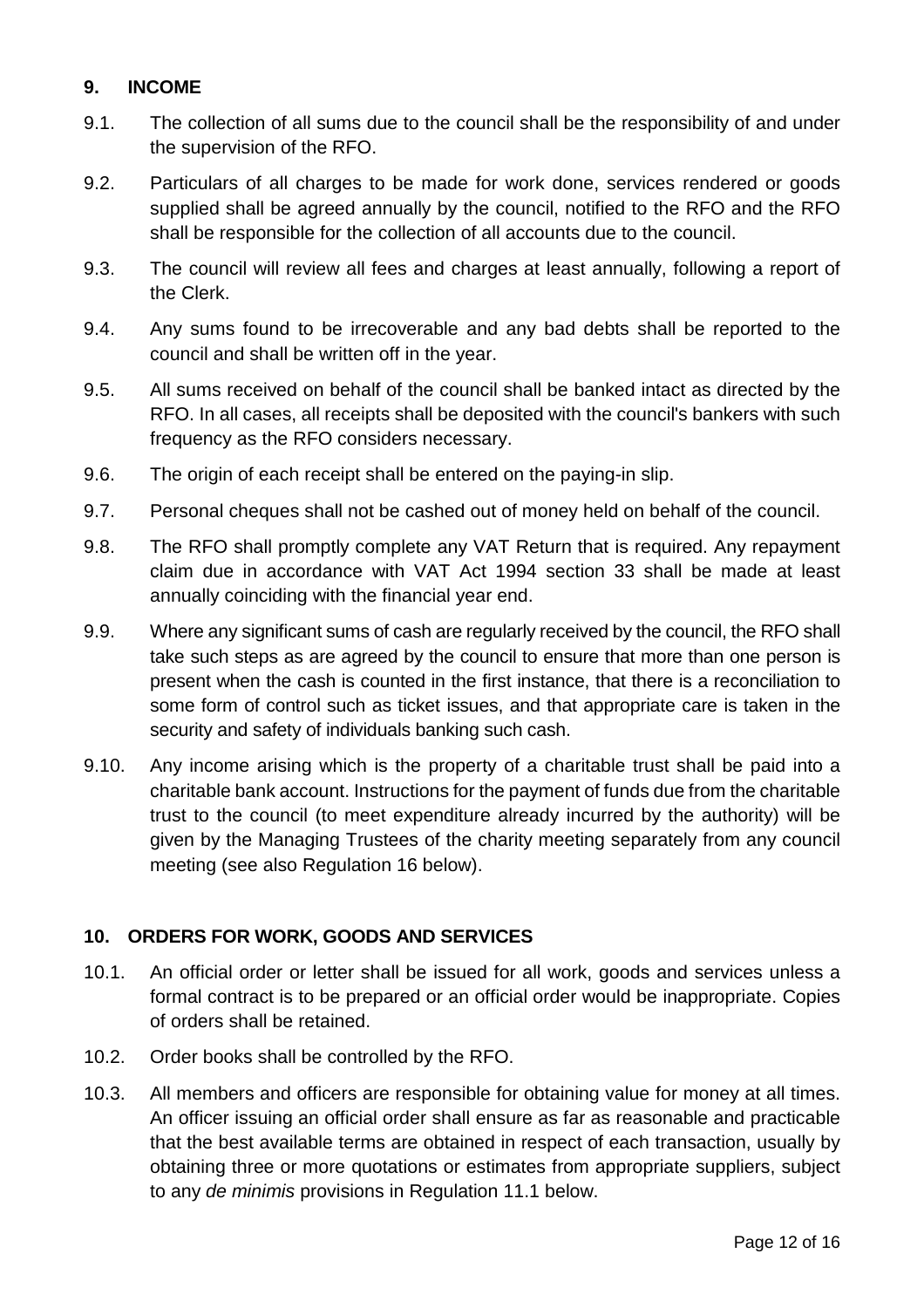- 10.4. A member may not issue an official order or make any contract on behalf of the council.
- 10.5. The RFO shall verify the lawful nature of any proposed purchase before the issue of any order, and in the case of new or infrequent purchases or payments, the RFO shall ensure that the statutory authority shall be reported to the meeting at which the order is approved so that the minutes can record the power being used.

# **11. CONTRACTS**

- 11.1. Procedures as to contracts are laid down as follows:
	- a. Every contract shall comply with these financial regulations, and no exceptions shall be made otherwise than in an emergency provided that this regulation need not apply to contracts which relate to items (i) to (vi) below:
		- i. for the supply of gas, electricity, water, sewerage and telephone services;
		- ii. for specialist services such as are provided by solicitors, accountants, surveyors and planning consultants;
		- iii. for work to be executed or goods or materials to be supplied which consist of repairs to or parts for existing machinery or equipment or plant;
		- iv. for work to be executed or goods or materials to be supplied which constitute an extension of an existing contract by the council;
		- v. for additional audit work of the external auditor up to an estimated value of £500 (in excess of this sum the RFO shall act after consultation with the Chairman and Vice Chairman of the council); and
		- vi. for goods or materials proposed to be purchased which are proprietary articles and / or are only sold at a fixed price.
	- b. Where the council intends to procure or award a public supply contract, public service contract or public works contract as defined by The Public Contracts Regulations 2015 ("the Regulations") which is valued at £25,000 or more, the council shall comply with the relevant requirements of the Regulations<sup>2</sup>.
	- c. The full requirements of The Regulations, as applicable, shall be followed in respect of the tendering and award of a public supply contract, public service contract or public works contract which exceed thresholds in The Regulations set by the Public Contracts Directive 2014/24/EU (which may change from time to time) $3$ .

 $\overline{a}$ <sup>2</sup> The Regulations require councils to use the Contracts Finder website to advertise contract opportunities, set out the procedures to be followed in awarding new contracts and to publicise the award of new contracts <sup>3</sup> Thresholds currently applicable are:

a. **For public supply and public service contracts £189,330**

b. **For public works contracts £4,733,252**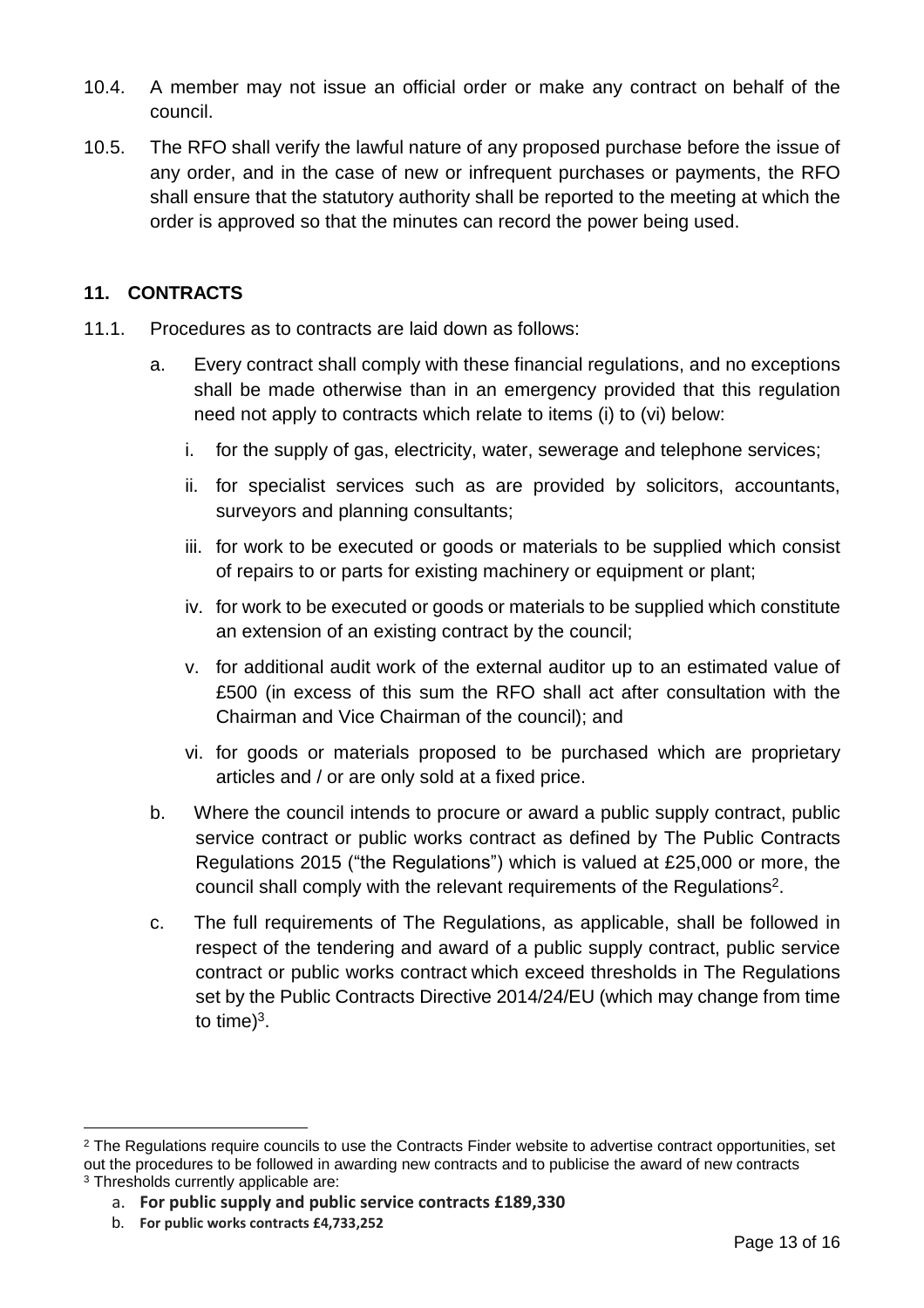- d. When applications are made to waive financial regulations relating to contracts to enable a price to be negotiated without competition the reason shall be embodied in a recommendation to the council.
- e. Such invitation to tender shall state the general nature of the intended contract and the Clerk shall obtain the necessary technical assistance to prepare a specification in appropriate cases. The invitation shall in addition state that tenders must be addressed to the Clerk in the ordinary course of post. Each tendering firm shall be supplied with a specifically marked envelope in which the tender is to be sealed and remain sealed until the prescribed date for opening tenders for that contract.
- f. All sealed tenders shall be opened at the same time on the prescribed date by the Clerk in the presence of at least one member of council.
- g. Any invitation to tender issued under this regulation shall be subject to Standing Order 18d and shall refer to the terms of the Bribery Act 2010.
- h. When it is to enter into a contract of less than £25,000 in value for the supply of goods or materials or for the execution of works or specialist services other than such goods, materials, works or specialist services as are excepted as set out in paragraph (a) the RFO shall obtain 3 quotations (priced descriptions of the proposed supply); where the value is below [£3,000] and above £100 the RFO shall strive to obtain 3 estimates. Otherwise, Regulation 10.3 above shall apply.
	- i. The council shall not be obliged to accept the lowest or any tender, quote or estimate.
	- j. Should it occur that the council, or duly delegated committee, does not accept any tender, quote or estimate, the work is not allocated and the council requires further pricing, provided that the specification does not change, no person shall be permitted to submit a later tender, estimate or quote who was present when the original decision making process was being undertaken.

# **12. PAYMENTS UNDER CONTRACTS FOR BUILDING OR OTHER CONSTRUCTION WORKS (PUBLIC WORKS CONTRACTS)**

- 12.1. Payments on account of the contract sum shall be made within the time specified in the contract by the RFO upon authorised certificates of the architect or other consultants engaged to supervise the contract (subject to any percentage withholding as may be agreed in the particular contract).
- 12.2. Where contracts provide for payment by instalments the RFO shall maintain a record of all such payments. In any case where it is estimated that the total cost of work carried out under a contract, excluding agreed variations, will exceed the contract sum of 5% or more a report shall be submitted to the council.
- 12.3. Any variation to a contract or addition to or omission from a contract must be approved by the council and Clerk to the contractor in writing, the council being informed where the final cost is likely to exceed the financial provision.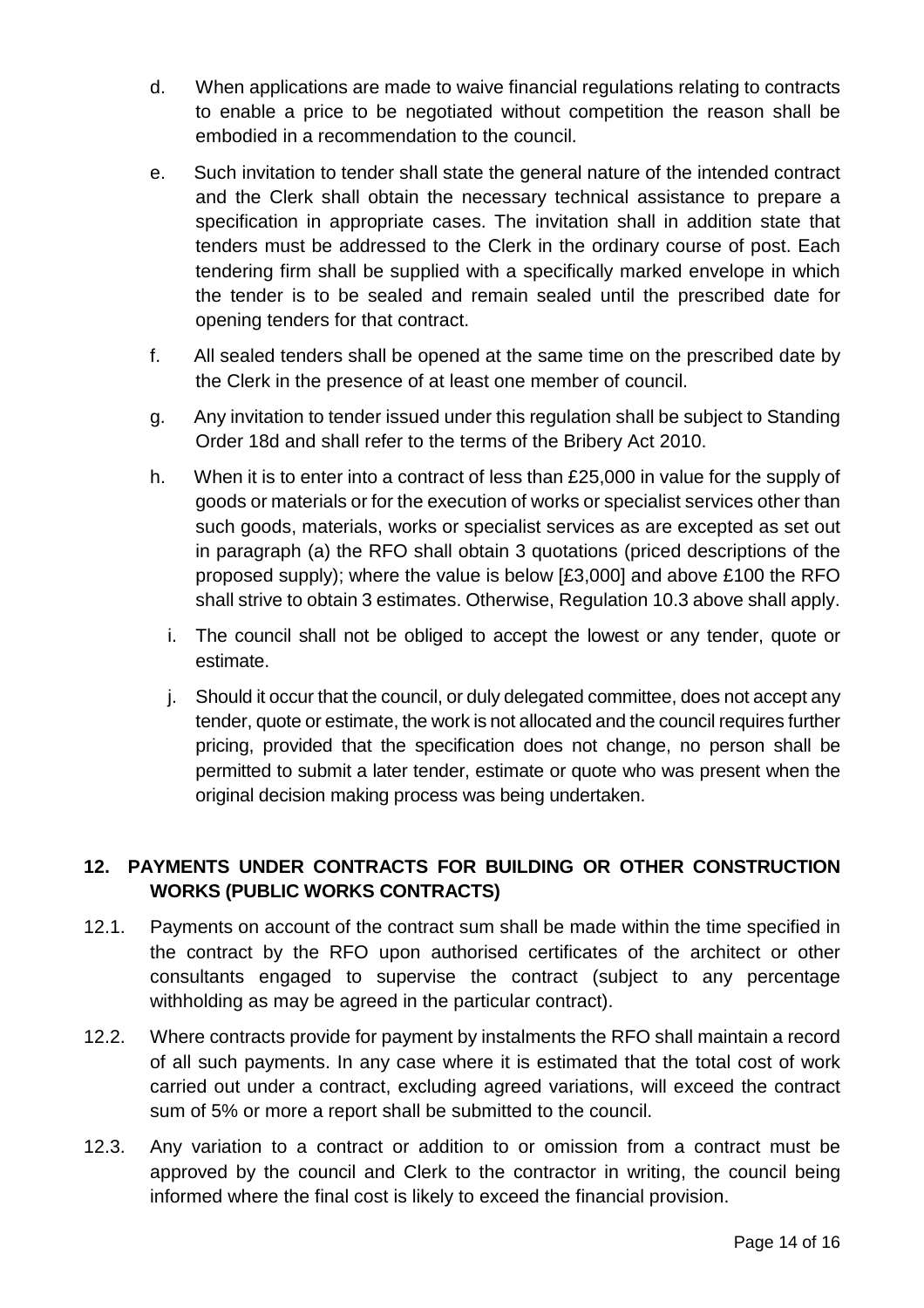#### **13. STORES AND EQUIPMENT**

- 13.1. The officer in charge of each section shall be responsible for the care and custody of stores and equipment in that section.
- 13.2. Delivery notes shall be obtained in respect of all goods received into store or otherwise delivered and goods must be checked as to order and quality at the time delivery is made.
- 13.3. Stocks shall be kept at the minimum levels consistent with operational requirements.
- 13.4. The RFO shall be responsible for periodic checks of any stocks and stores at least annually.

#### **14. ASSETS, PROPERTIES AND ESTATES**

- 14.1. The Clerk shall make appropriate arrangements for the custody of all title deeds and Land Registry Certificates of properties held by the council. The RFO shall ensure a record is maintained of all properties held by the council, recording the location, extent, plan, reference, purchase details, nature of the interest, tenancies granted, rents payable and purpose for which held in accordance with Accounts and Audit Regulations.
- 14.2. No tangible moveable property shall be purchased or otherwise acquired, sold, leased or otherwise disposed of, without the authority of the council, together with any other consents required by law, save where the estimated value of any one item of tangible movable property does not exceed £250.
- 14.3. No real property (interests in land) shall be sold, leased or otherwise disposed of without the authority of the council, together with any other consents required by law. In each case a report in writing shall be provided to council in respect of valuation and surveyed condition of the property (including matters such as planning permissions and covenants) together with a proper business case (including an adequate level of consultation with the electorate).
- 14.4. No real property (interests in land) shall be purchased or acquired without the authority of the full council. In each case a report in writing shall be provided to council in respect of valuation and surveyed condition of the property (including matters such as planning permissions and covenants) together with a proper business case (including an adequate level of consultation with the electorate).
- 14.5. Subject only to the limit set in Regulation 14.2 above, no tangible moveable property shall be purchased or acquired without the authority of the full council. In each case a report in writing shall be provided to council with a full business case.
- 14.6. The RFO shall ensure that an appropriate and accurate Register of Assets and Investments is kept up to date. The continued existence of tangible assets shown in the Register shall be verified at least annually, possibly in conjunction with a health and safety inspection of assets.